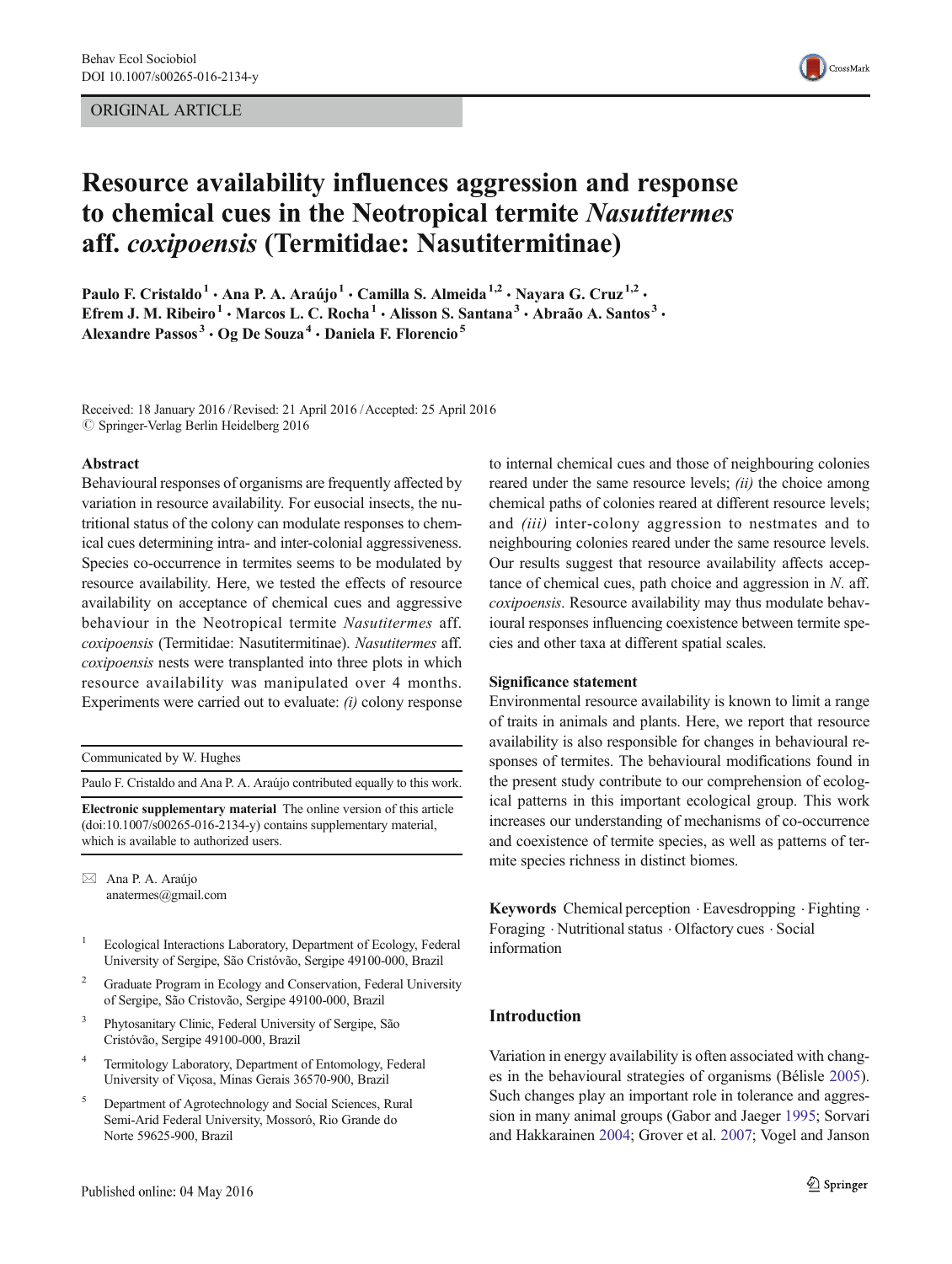<span id="page-1-0"></span>[2007\)](#page-8-0). In social insects, the ability to perceive and respond to chemical cues determines intra- (Liang and Silverman [2000](#page-7-0); Liang et al. [2001\)](#page-7-0) and inter-colony aggression (Bland et al. [2001;](#page-7-0) Florane et al. [2004](#page-7-0)). Moreover, the perception of chemical signals based on nutritional status is also known to improve a range of decision-making tasks in colonies, such as recruitment and food searching (Hangartner [1970;](#page-7-0) Grover et al. [2007](#page-7-0); Molet et al. [2008;](#page-7-0) Sorvari et al. [2008\)](#page-7-0), division of labour (Toth et al. [2005\)](#page-7-0) and the choice of sexual partners (Hartke and Baer [2011\)](#page-7-0). In addition, there is some evidence that chemical cues may be detected and exploited by foreign individuals (*i.e.* from neighbouring colonies), which can benefit from the information about food source location (Adams [1990\)](#page-7-0), predators (Peake [2005](#page-7-0)), competitors (Evans et al. [2009](#page-7-0); Lichtenberg et al. [2011;](#page-7-0) Binz et al. [2014\)](#page-7-0) and other features of the local environment (Valone [2007\)](#page-8-0). The nature of intercolonial interactions may depend on colony nutritional status, which can determine aggression or tolerance as well as utilization of foreign chemical information. In a broader context, this process can interfere with species coexistence at different scales, both in the home range and in more intimate proximity (i.e. nest sharing between builder and inquiline species, or colony fusion).

Aggressive behaviour often occurs in phylogenetically closer species, which tend to have similar food requirements (Eltz et al. [2002\)](#page-7-0). However, because aggression can be costly in terms of energy expenditure and risk of injury or death, it may depend on environmental context. In order to minimize energy expended when in close contact with other species, a wide range of taxa (e.g. insects, reptiles, birds, mammals) reduce the degree of aggression toward neighbours compared to strangers when food availability is low ("Dear Enemy Hypothesis"; see Fisher [1954](#page-7-0)). Studies on termites specifically have suggested that social insect aggressiveness can also be dependent on environmental context, including variation in resource availability (Kaib et al. [2002](#page-7-0), [2004\)](#page-7-0). Some evidence suggests that termites can exhibit territorial behaviour (Adams and Levings [1987;](#page-7-0) Korb and Linsenmair [1998](#page-7-0)), including regular spacing between colonies. Termite species also overlap in foraging range as a response to resource suitability (Araújo [2009\)](#page-7-0), producing a pattern in which species cooccurrence is greater in low and high resource suitability but low in sites with intermediate resource suitability ("U-shaped" pattern). The mechanism proposed to explain this is the absence of territorial behaviours in areas with low and high resource suitability due to energy restriction and lack of necessity, respectively. Low range overlap under intermediate resource suitability arises from strong territorial behaviour, in which case home range defence may produce a net benefit. Colony nutritional status can thus influence the level of inter-colonial aggression or tolerance. However, to our knowledge, studies evaluating effects of resource availability on

termite aggression and capacity to choose among colony signals have not yet been reported (but see Florane et al. [2004](#page-7-0)).

The present study evaluates effects of resource availability on acceptance and choice of chemical cues and propensity for aggressive behaviour in the Neotropical termite Nasutitermes aff. coxipoensis (Termitidae: Nasutitermitinae). This species occurs in Northeastern Brazil and was recently reported to forage at night utilizing a sophisticated labour system in which individuals explore the environment through trails that could be converted into tunnels (see Almeida et al. [2016\)](#page-7-0). We predicted that  $(i)$  at low and high resource availability, colonies will be more receptive to chemical cues of neighbouring colonies and will exhibit low levels of aggression towards neighbours and, *(ii)* at intermediate resource availability, colonies will reject chemical cues of neighbouring colonies and exhibit high levels of aggression towards neighbours.

# Materials and methods

# Ethics statement

The permit for termite sampling was provided by ICMBio/ IBAMA (no. 47652-1). No specific permits were required for the described laboratory studies, which have been carried out using a species that is neither endangered nor protected.

#### Study site and food resource manipulation in field

Termite colonies were reared in dune areas interspersed by sandbank (previously cleaned to remove vegetation) at the Santa Isabel Biological Reserve (10° 43′ 56″ S, 36° 50′ 36″ W) in Pirambu, Sergipe, Northeastern Brazil. Regional vegetation consists of grasslands (grasses and sedges) and post-beach, sandbank, palm trees, wetlands and marshes. The climate is characterized as humid megathermal and sub-humid, with annual rainfall between 1500 and 1800 mm and an average annual temperature of 26 °C (SEPLAN/SUPES [2009](#page-7-0)).

Nasutitermes aff. coxipoensis nests were removed in entirety from their original sites (grassland) and immediately transplanted arbitrarily among three plots, with one nest placed into each of three quadrants  $(5 \text{ m} \times 5 \text{ m})$  per plot  $(N= 9)$  (see Fig. [1a\)](#page-2-0). Quadrants were spaced 0.5 m apart. Nests were placed into excavated holes (30 cm deep) in the centre of each quadrant, and nest bases were covered with substrate from the transplantation site (see more details in Almeida et al. [2016](#page-7-0)). Only visibly active nests were chosen for transplantation. Colonies were reared at different levels of resource availability for 4 months (from March to June 2015).

Resource availability was manipulated as follows: six concentric circumferences were delineated around each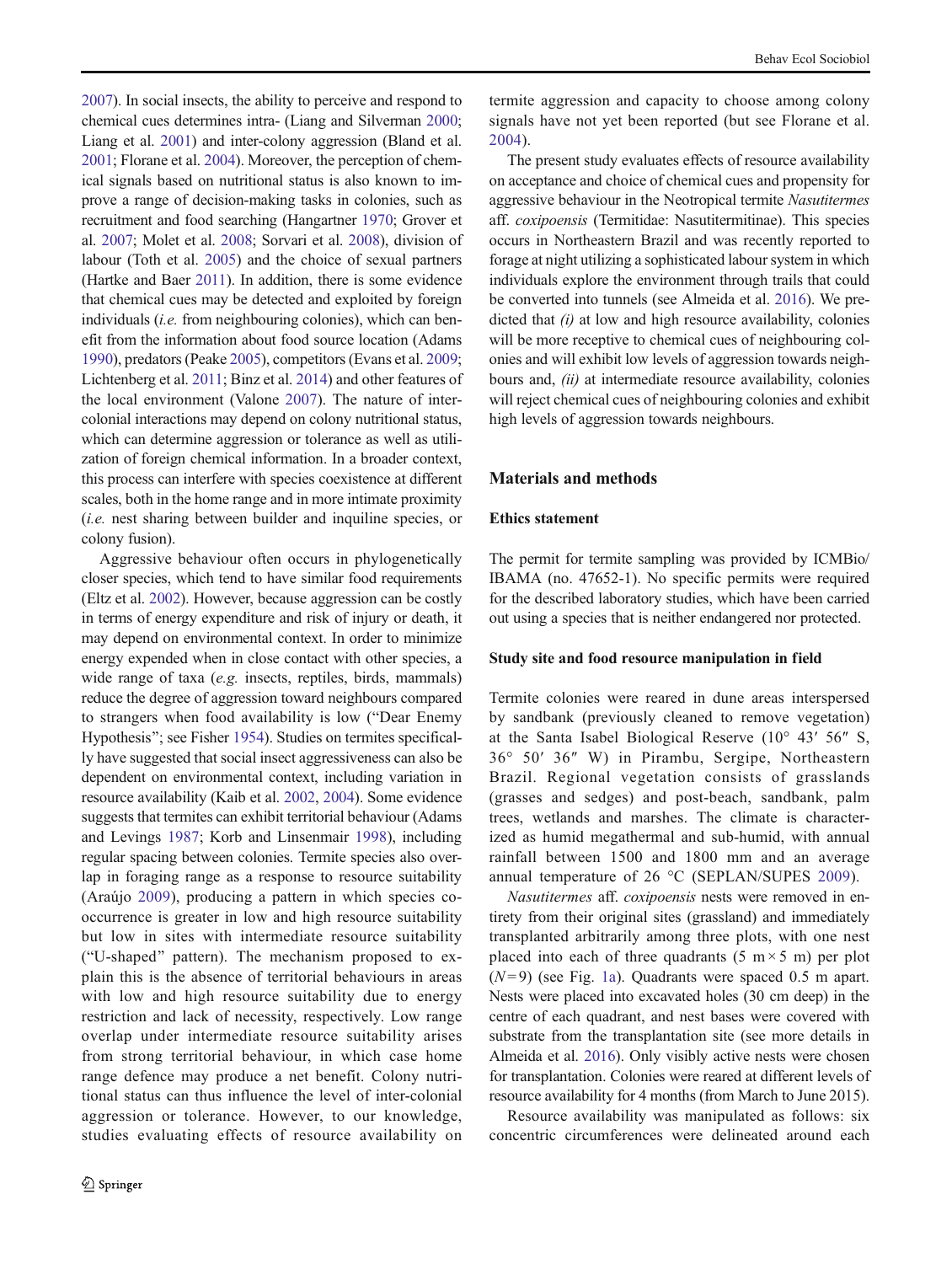<span id="page-2-0"></span>

Fig. 1 Scheme of the experimental design for food resource manipulation of N. aff. coxipoensis transplanted nests in the field. a Nests were placed into excavated holes (30 cm deep) in the centre of each quadrant, and nest bases were covered with substrate from the transplantation site (see more details in Almeida et al. [2016\)](#page-7-0). b Resource availability was manipulated as follows: six concentric circumferences were delineated around each nest. Eight points per circumference were determined (one per cardinal direction), in which  $15 \times 4 \times 2$  cm sugarcane baits were distributed. Quadrants with low, intermediate and high resource availability were given 8, 16 and 48

nest. Eight points per circumference were determined (one per cardinal direction), in which  $15 \times 4 \times 2$ -cm sugarcane baits were distributed. Quadrants with low, intermediate and high resource availability were given 8, 16 and 48 baits (density = 0.32, 0.96 and 1.92 baits/m<sup>2</sup>), respectively. Increased availability by design included baits being placed in locations closer to the nests (Fig. 1b). Colonies reared in each one of the quadrants inside the plot with the same resource availability are referred to hereafter as "neighbours". Colonies reared in quadrants from different plots (i.e. with different resource availability) are referred to hereafter as "strangers". "Own colony" (control) is used to refer to the response of colony to own chemical signals and/or the aggressiveness among individuals from the same colony (i.e. nestmates).

Specimens were previously identified by comparison with samples from the Termitology Museum at University of Brasília (UNB), where voucher specimens (no. UnB-10616, 10617, 10618, 10619, 10620, 10621) are deposited.

baits (density =  $0.32$ , 0.96 and 1.92 baits/m<sup>2</sup>), respectively. Increased availability by design included baits being placed in locations closer to the nests. Colonies reared in each one of the quadrant inside the plot with the same resource availability are referred in the text as "neighbours". Colonies reared in quadrants from different plots (i.e. with different resource availability) are referred in the text as "strangers". "Own colony^ (control) is used to refer to the response of colony to own chemical signals and/or the aggressiveness among individuals from the same colony (i.e. nestmates)

#### Behavioural bioassays

#### Chemical cue preference

Linear and Y-shaped trail-following bioassays were conducted in the laboratory to test whether resource availability modulates N. aff. coxipoensis preference for chemical cues. Whole body extracts were prepared by immersion of 100 freeze-killed workers from the same colony in ∼500 μl of hexane for 24 h. After 24 h, a second wash was done with approximately 100 μl of hexane, and both washes were merged.

Linear bioassays tested colony responses to their own chemical cues (control) and to chemical cues from workers of neighbouring colonies reared in the field under the same food levels (treatment). Control assays included exposure of workers to extract from their own nest, which was applied onto a linear 10-cm path. Treatment assays included exposure of workers to extracts from their own colonies applied onto a 6-cm linear path and extracts from neighbouring colonies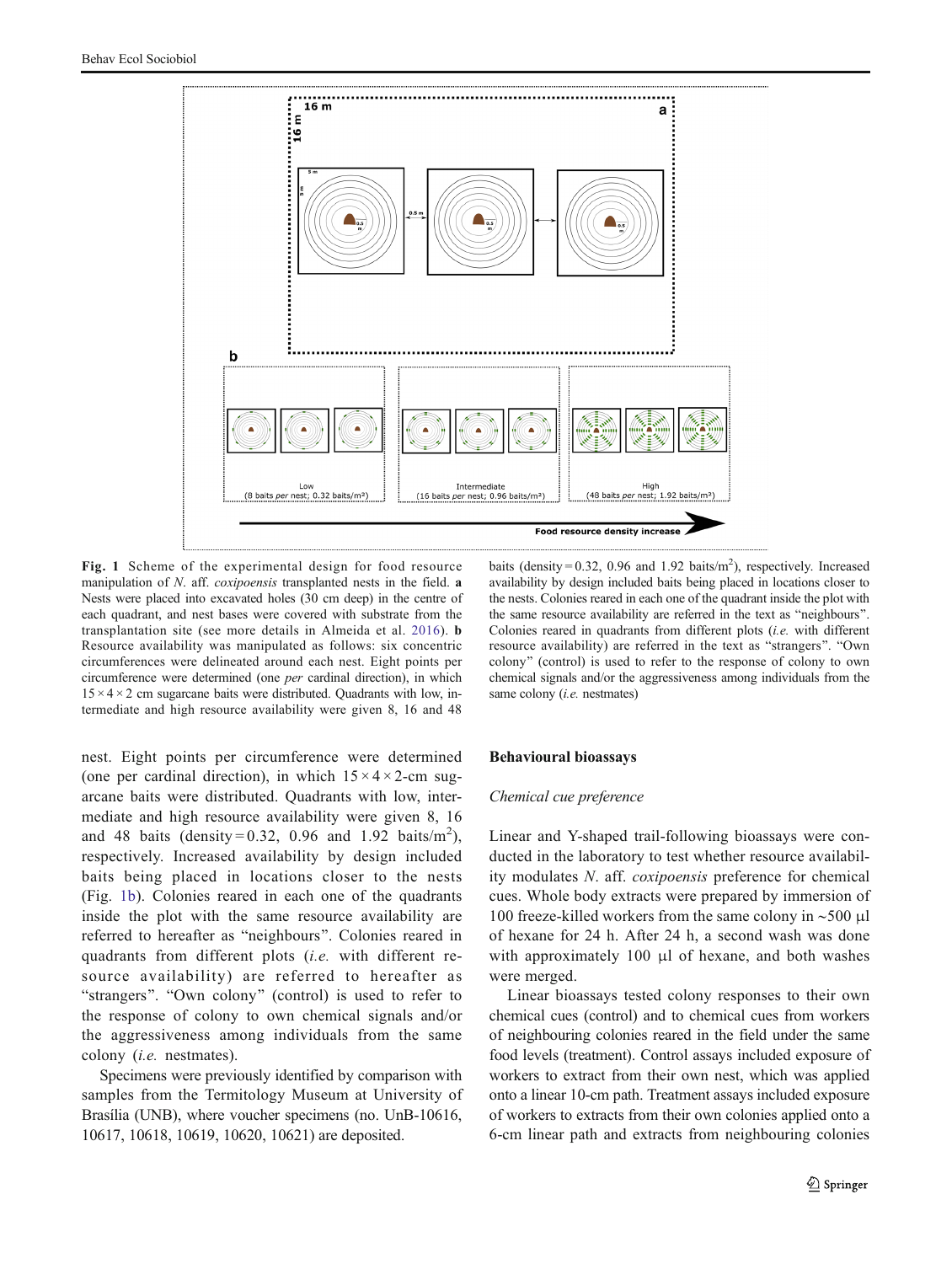applied along a 6-cm linear path arising from the opposite direction. These paths were organized such that they overlapped in the centre by 2 cm, forming a 10-cm-long trail (see more details in Cristaldo et al. [2014](#page-7-0) and in Online Supplementary Material). All pairwise combinations of the three colonies at each resource level were tested, resulting in 9 combinations for own chemical cues (control) and 18 combinations for chemical cues from neighbouring colonies. We carried out 10 repetitions per paired combination, each using one (different) worker per nest, totalizing 270 assays and 27 true replicates (see the Online Supplementary Material for details).

Y-shaped bioassays were used to test N. aff. coxipoensis preference for paths established by colonies reared at resource levels different from their own. We tested the following combinations of rearing treatment (subjects) and choice of chemical cues: (i) workers reared with low resource availability choosing between chemical cues from intermediate vs. high resource level colonies; (ii) workers reared with intermediate resource availability choosing between chemical cues from low vs. high resource level colonies and *(iii)* workers reared with high resource availability choosing between chemical cues from low vs. intermediate resource level colonies (see the Online Supplementary Material for details). We carried out 10 repetitions per paired combination, each using one (different) worker per nest, totalling 90 assays and 9 true replicates (see the Online Supplementary Material for details).

All data were recorded using blinded methods in order to minimize observer bias.

## Aggression and survival assays

Aggression and survival assays tested the colony response to workers and soldiers from their own colony (control) and to workers and soldiers from neighbouring colonies reared under the same food levels (treatment). Trials took place in Petri dishes ( $\theta$  6 cm) lined with filter paper to facilitate termite mobility. Twenty termites (10 individuals from each colony [2 soldiers and 8 workers] or 20 from the same colony [4 soldiers and 16 workers]) were placed at the same time on opposite sides of the dish. Termites were scanned every 30 s with intervals of 15 s, totalling five observations over 3.5 min. Worker behaviours were classified into one of followed categories: (i) antennation, (ii) grooming, (iii) trophalaxis (proctodeal and stomadeal),  $(iv)$  biting and  $(v)$  fighting (aggression resulting in death or severe injury). We calculated the mean Aggression Index (number of negative interactions [(iv) biting and  $(v)$  fighting]/total number of behaviours of five categories) ranging from 0 (no aggression) to 1 (intense aggression). All pairwise combinations of the three colonies at each resource level were tested, resulting in 9 combinations (three per resource level) for nestmates (controls) and 9 combinations for neighbouring colonies (treatment). We carried

out three repetitions for all pairwise combination, each using different workers and soldiers per nest, totalizing 54 assays and 18 true replicates (see the Online Supplementary Material for details).

After the aggression bioassays, Petri dishes with all pairwise combinations were maintained in B.O.D. chamber (protected from light) to record the termite survival. The number of dead individuals was quantified at 30-min intervals between 7 a.m. and 9 p.m., until either 24 h had elapsed or all individuals were dead.

All behavioural data were recorded using blinded methods in order to minimize observer bias.

## Statistical analyses

Data were analysed using generalized linear models (GLM), choosing error distribution according to the nature of the response variable, as described below. All models were tested by analysis of deviance (ANODEV) with  $F$  tests in R 3.2.2 statistical software (R Core Team [2015\)](#page-7-0). Model simplification, when necessary, was conducted by extracting explanatory terms from the initial model and evaluating the subsequent change in deviance, as recommended by Crawley [\(2007](#page-7-0)). Residual analyses were performed to verify error distribution and model suitability, including tests for overdispersion. Statistical simplification among treatments was performed via *t* test using the *multcomp* package.

To test whether resource availability affects N. aff. coxipoensis receptivity to chemical cues of neighbouring colonies, data from linear bioassays were analysed in a single model under Normal error distribution with identity link. This model included, as response variable  $(y$ -var), the mean distance followed by workers, and "resource availability"  $(x$ var1), "chemical cues" (x-var2; own colony cues vs. neighbour colonies cues) and their first-order interaction as explanatory variables.

To test N. aff. coxipoensis preference for paths established by colonies reared at resource levels different from their own, data from the Y-shaped bioassays were analysed in three separate models for each resource availability. All models included the proportion of choices by workers (number of choices between chemical cues/total observations) as response variable (y-var) under Binomial error distribution with logit-link. For colonies under low resource availability, the model included a categorical independent variable  $(x-var)$  with two levels: "intermediate" to represent chemical cues from colonies under intermediate resource availability and "high" to represent chemical cues from colonies under high resource availability. For colonies under intermediate resource availability, the model included a categorical independent variable  $(x-var)$  with two levels: "low" to represent chemical cues from colonies under low resource availability and "high" to represent chemical cues from colonies under high resource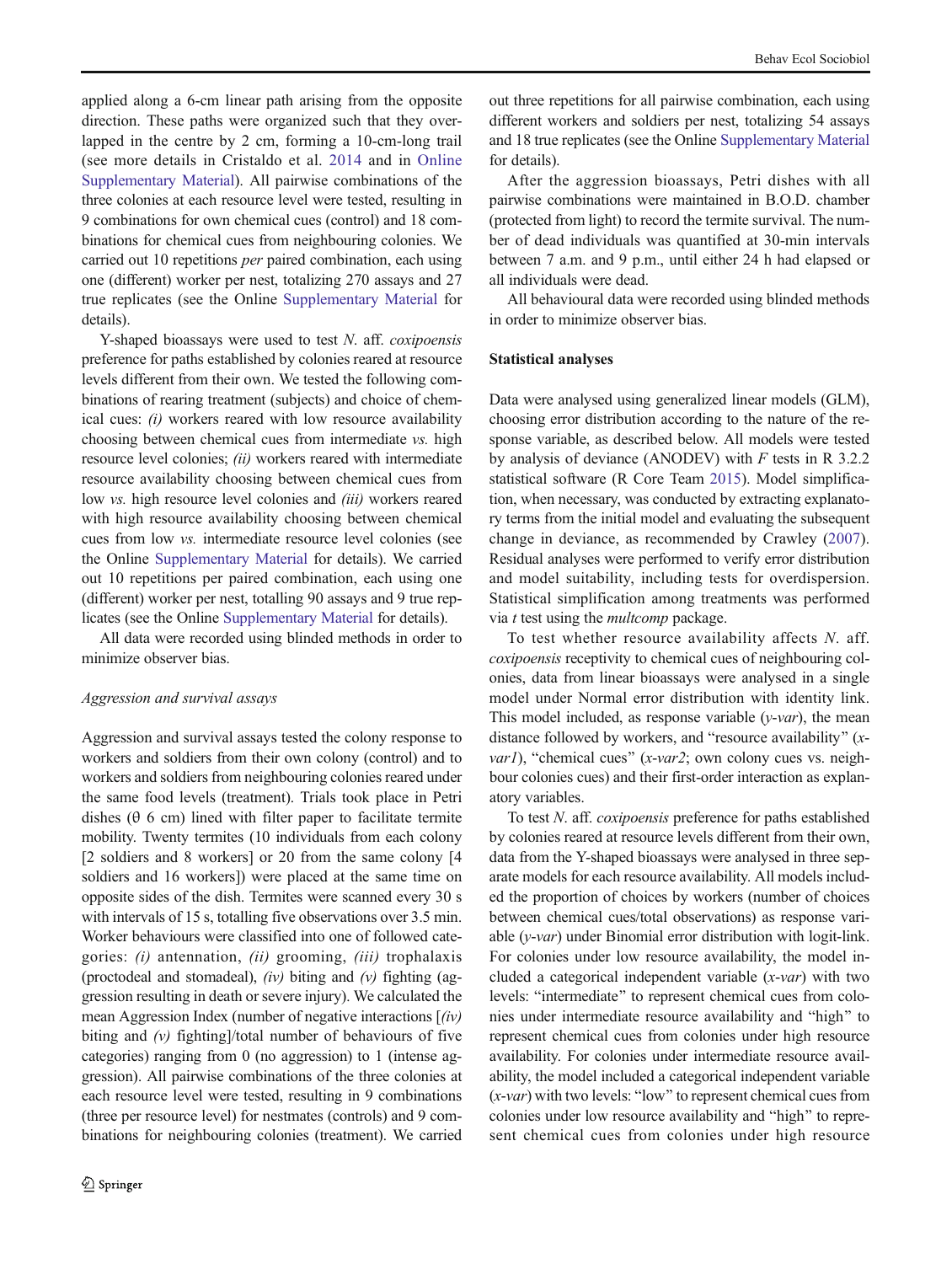<span id="page-4-0"></span>availability. For colonies under high resource availability, the model included a categorical independent variable  $(x-var)$ with two levels: "low" to represent chemical cues from colonies under low resource availability and "intermediate" to represent chemical cues from colonies under intermediate resource availability. Each of these models was run independently for each bioassay.

To test whether N. aff. coxipoensis aggression was modulated by resource availability, data from aggressive assays were analysed in a single model under Normal error distribution with identity link. This model included, as response variable  $(y-var)$ , the mean aggressive index, and resource availability  $(x$ -var1), "opponent type"  $(x$ -var2; workers and soldiers from own colony (control) vs. workers and soldiers from neighbour colonies) and their first-order interaction as explanatory variables. The mean time to death was calculated by survival analysis with Weibull distribution using the *survival* package, as described in DeSouza et al. [\(2009\)](#page-7-0). After that, data were analysed in a single model under Normal error distribution with identity link. This model included as response variable  $(\nu$ -*var*) the mean time to death and resource availability  $(x$ -var1), opponent type  $(x$ -var2; workers and soldiers from own colony (control) vs. workers and soldiers from neighbour colonies) and their first-order interaction as explanatory variables.

# **Results**

# Chemical cue preference

Receptivity to chemical cues of neighbouring colonies was significantly affected by resource availability (*ANODEV*:  $F_{12}$ ,  $_{211}$ =6.28, P=0.006; Fig. 2). The trail distance followed depended on the interaction between resource availability and cues (own colony vs. neighbour colonies), rather than on resource availability alone (*ANODEV*:  $F_{[2,21]}$ = 6.52, *P* = 0.02; Tab. [1](#page-5-0)). Colonies reared under low or intermediate resource levels followed the same distance on chemical cues from their own colonies and from neighbouring colonies. However, under high resource availability, colonies followed trails with chemical cues from their own colonies for a greater distance (*t* test;  $P < 0.001$ ; Fig. 2) than when subjected to cues from neighbouring colonies.

For Y-shaped bioassays, workers from colonies reared under low or high resource availability did not show a preference for paths of colonies reared under different resource availabilities (*ANODEV*; low:  $F_{[1,5]} = 0.023$ ,  $P = 0.886$ , Fig. [3a](#page-5-0); high:  $F_{[1,5]}= 5.80, P= 0.073$ , Fig. [3c](#page-5-0)). However, workers from colonies reared under intermediate resource availability significantly preferred paths of colonies reared at high resource availability compared to low resource availability (*ANODEV:*  $F_{[1,5]}$ = 1.69, *P* < 0.001; Fig. [3b\)](#page-5-0).



Fig. 2 Effects of resource availability and chemical cues (own colony cues vs. neighbouring colony cues) on mean trail distance followed by N. aff. coxipoensis (Termitidae: Nasutitermitinae) workers in linear bioassays using whole worker body extracts. See the Online Supplementary Material for details. Two asterisks means significant difference  $(P < 0.05)$  among treatments and *n.s.* means no significant difference among treatments  $(P > 0.05)$ 

#### Aggression and mean time to death

The aggressive index (AI) was significantly affected by the interaction between resource availability and opponent type (*ANODEV:*  $F_{[2,12]}$ =146.76, *P*<0.001; Table [1\)](#page-5-0). Aggression towards workers and soldiers from neighbouring colonies was significantly higher in colonies reared with intermediate resource levels, followed by colonies reared with high and low resource levels, respectively (Fig. [4a\)](#page-6-0). No significant differences in AI were observed towards workers and soldiers from own colony (control) among colonies reared with different resource levels (Fig. [4a](#page-6-0); t test:  $P = 0.362$  low  $\times$  intermediate;  $P= 0.993$  intermediate  $\times$  high;  $P= 0.116$  low  $\times$  high).

Mean time to death was significantly affected by the interaction between resource availability and opponent type (*ANODEV*:  $F_{[2,12]}$  $F_{[2,12]}$  $F_{[2,12]}$ =24.316, *P*<0.001; Table 1). The mean time to death of workers and soldiers from neighbouring colonies was significantly affected by resource availability; neighbours that confronted workers and soldiers from intermediate and high resource colonies died faster than those that confronted workers and soldiers from low resource colonies. The mean time to death of workers and soldiers from own colony (control) did not differ among resource availability treatments (Fig. [4b](#page-6-0); t test:  $P = 0.99$  low  $\times$  intermediate;  $P = 0.99$  intermediate  $\times$  high;  $P = 1.00$  low  $\times$  high).

### Discussion

Numerous studies have demonstrated the importance of resource availability for tolerance and aggression (e.g. Gabor and Jaeger [1995;](#page-7-0) Sorvari and Hakkarainen [2004](#page-7-0); Grover et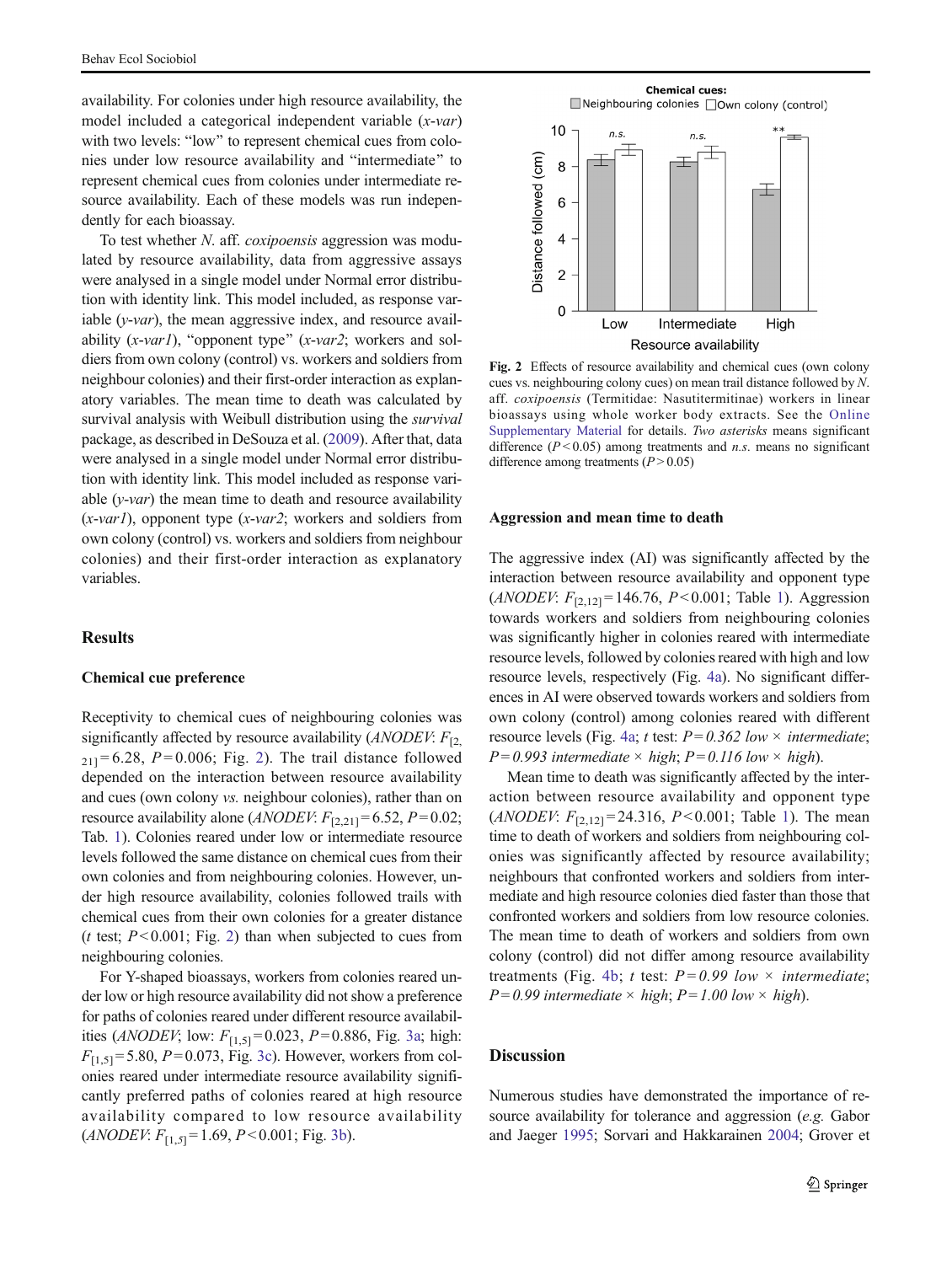<span id="page-5-0"></span>Table 1 Effects of resource availability (= density of sugarcane baits in the grid) and chemical cues (own colony cues vs. neighbouring colony cues) or opponent type (workers and soldiers from own colony (control)  $vs.$  workers and soldiers from neighbour colonies) on  $(i)$  trail distance

followed by  $N$ . aff. *coxipoensis* workers in linear bioassays,  $(ii)$  aggressive index (AI) and *(iii)* the mean time to death after aggressive encounter in N. aff. coxipoensis

| Source                                                                  | df             | Deviance | $P(>\vert \sqrt{2} \vert)$ |     |
|-------------------------------------------------------------------------|----------------|----------|----------------------------|-----|
| (i) Trail distance followed~resource availability $\times$ cues         |                |          |                            |     |
| Resource availability (a)                                               | 2              | 0.6884   | 0.3399                     | ns  |
| Cues $(b)$                                                              |                | 8.000    | 0.004                      | **  |
| a:b                                                                     | 2              | 4.6012   | 0.0229                     | *   |
| (ii) Aggressive index (AI)~resource availability $\times$ opponent type |                |          |                            |     |
| Resource availability (a)                                               |                | 0.2998   | 0.02                       | $*$ |
| Opponent type (c)                                                       |                | 22.3166  | < 0.0001                   | *** |
| a:c                                                                     | 2              | 1.5986   | ${}< 0.0001$               | *** |
| (iii) Mean time to death~resource availability $\times$ opponent type   |                |          |                            |     |
| Resource availability (a)                                               | $\mathfrak{D}$ | 235797   | 0.01208                    | $*$ |
| Opponent type (c)                                                       |                | 1770486  | ${}< 0.0001$               | *** |
| a:c                                                                     |                | 190332   | 0.02280                    | **  |

Data were analysed using generalized linear modelling with normal distribution and identity link. See "[Methods](#page-1-0)" section and Online Supplementary Material for further details

d.f. degrees of freedom,  $ns P > 0.05$ 

 $*P < 0.05$ ;  $*P < 0.01$ ;  $**P < 0.001$ 

al. [2007](#page-7-0); Vogel and Janson [2007\)](#page-8-0). Our results clearly show that resource availability modulates the response of termite colonies to chemical cues (Figs. [2](#page-4-0) and 3) and degree of aggression towards neighbouring colonies (Fig. [4a\)](#page-6-0).

Linear bioassays showed that workers from colonies reared with high resource availability avoided following chemical cues from neighbouring colonies and that workers from colonies reared with low and intermediate resource availability followed the same distance on trails with extracts from their own colonies compared to extracts from neighbouring

colonies (Fig. [2](#page-4-0)). Such results indicate that colonies under low and intermediate resource densities are able to exploit olfactory cues ("colony label") of neighbouring colonies. By doing so, colonies with poor resource availability can obtain information about food sources from colonies in the same spatial area. The ability to use conspecific or heterospecific chemical cues has been reported for bees (Boogert et al. [2006;](#page-7-0) Jarau [2009\)](#page-7-0) and ants (Menzel et al. [2010\)](#page-7-0). Mutual use of chemical cues for termites has only been reported, to the best of our knowledge, for those sharing a nest (Cristaldo et al.



Resource availability

Fig. 3 Mean proportion  $(\pm S.E.)$  of workers followed in a given arm of the Y-shaped bioassays (choice test). a N. aff. coxipoensis workers from colonies reared under low resource availability showed no significant preference between chemical cues from colonies reared under high or intermediate resource availability. b Workers from colonies reared under intermediate resource availability showed a significant preference for chemical cues from colonies reared under high resource availability compared to those reared under low resource availability.  $c$  N. aff coxipoensis workers from colonies reared under high resource availability showed no significant preference between chemical cues of colonies reared under low or intermediate resource availability. See the Online Supplementary Material for details. Asterisk means significant difference  $(P<0.05)$  among treatments and *n.s.* means no significant difference among treatments  $(P > 0.05)$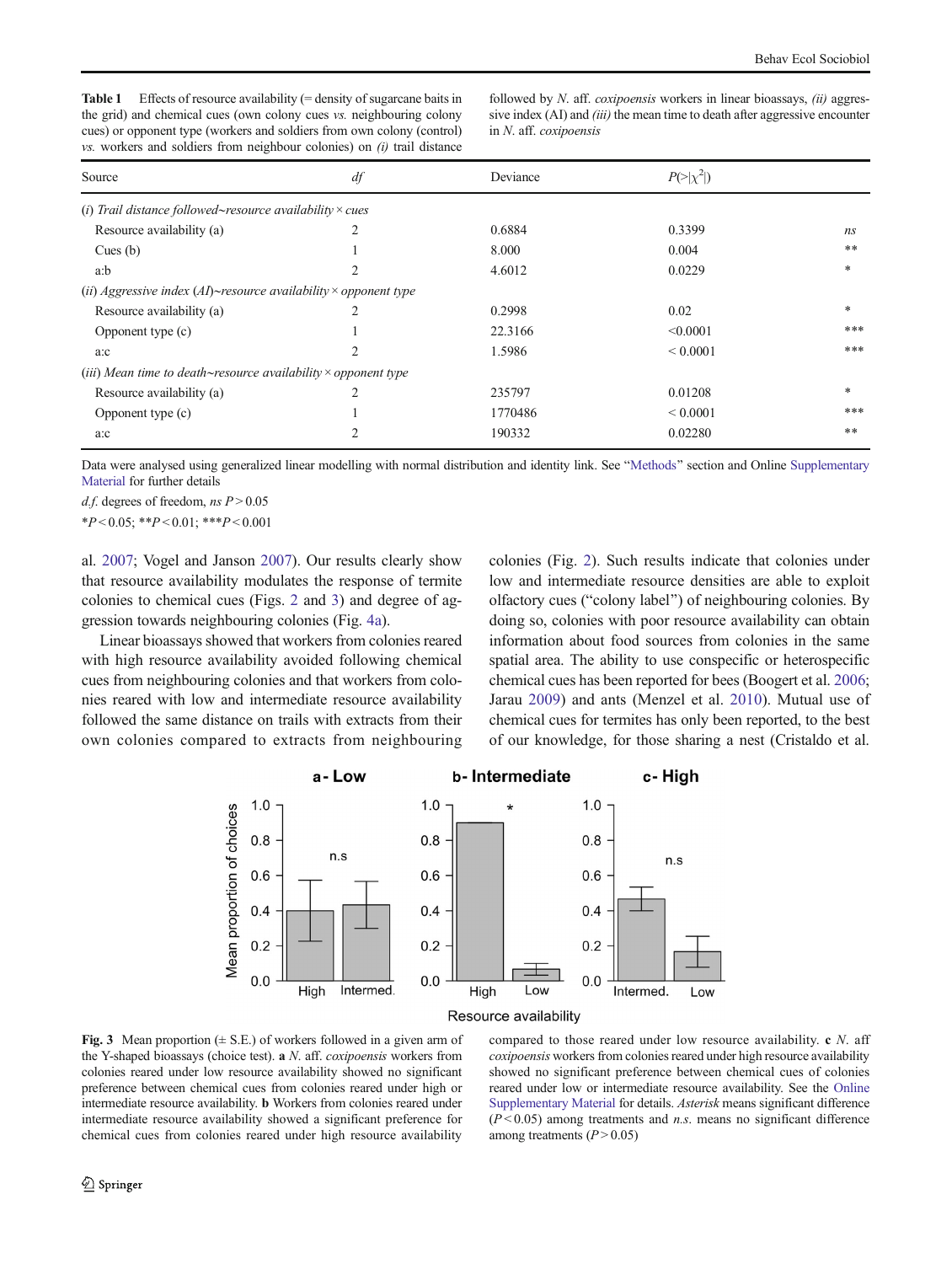<span id="page-6-0"></span>

[2014\)](#page-7-0). The significance of eavesdropping chemical cues for social insects seems to be obvious; they are "central-place" foragers, and many of their food resources are spatially and temporally aggregated. Consequently, the ability to obtain information about food sources from neighbouring colonies can benefit individuals and colonies under poor resource availability. Public information (sensu Wagner and Danchin [\(2010](#page-8-0))— "any potential information that is accessible to others") has been reported to permit faster and more accurate estimates of patch resource densities, allowing more effective foraging.

Interestingly, when given the choice (Y-shaped bioassays), only workers from colonies under intermediate resource availability exhibited a preference for chemical cues from colonies with better nutritional status (higher resource density; see Fig. [3b\)](#page-5-0). The absence of preference of workers from colonies under low and high resource density (Fig. [3a, c](#page-5-0)) may be a consequence of nutritional status. When a colony has low food resources, any foreign trail is likely to lead to better resources, while for colonies under high resource availability, most resources discovered by following foreign trails will have the same or lower quality than what they already have. Only for colonies at intermediate levels of resource availability there is a payoff for discriminating between trails leading into high vs. low resource areas. Thus, the ability of colonies with intermediate resource availability to perceive and make an appropriate choice with regard to chemical cues can facilitate the exploitation of food sources in areas with high resource availability.

Colonies with low resource density were less aggressive towards workers and soldiers from neighbouring colonies compared with colonies with intermediate and high resource density (Fig. 4a). These results suggest that termite aggressiveness is context-dependent, which indicates that termite aggression should be modulated by the valuable resources to protect (i.e. food resource). This phenomenon may occur to minimize energy expended when in constant confrontation, especially with low availability of resources in the environment. Low levels of aggression and the ability to follow chemical cues from neighbouring colonies may also facilitate tolerance and coexistence among termite colonies in sites with scarce resources. In fact, low resource availability has been suggested to facilitate termite colony fusion (see Korb and Foster [2010;](#page-7-0) Korb and Roux [2012](#page-7-0)) and cooperative nest defence (Shellman-Reeve [1994\)](#page-7-0). Reduced levels of aggression when resource density is low could be generated by lack of available energy in these colonies. However, the mean time to death of workers and soldiers from own colonies did not differ among colonies reared with different resource availabilities (Fig. 4b), which indicates that these colonies likely have similar survival probabilities. Colonies reared with low resource density may avoid confrontation (i) to save energy for other essential tasks (e.g. foraging) or  $(ii)$  because they perceive chemical cues from strangers, which indicates an opportunity to find and exploit better foraging sites (as suggested by our chemical bioassays; see Fig. [2\)](#page-4-0). Previous studies have shown that the ability of termite inquiline to perceive the chemical cues from their host is one of the mechanisms responsible for nest sharing among termite species (see Cristaldo et al. [2014\)](#page-7-0). Thus, in stressful environments (including sites with low availability of resources), there is a greater likelihood of tolerance between different colonies and also among different species, increasing the rate of facilitation and species coexistence. These results may also be the mechanisms generating the U-shaped pattern, in which sites with intermediate resource suitability have low species co-occurrence as a consequence of higher aggression.

In conclusion, our results show that resource availability affects termite behavioural responses to chemical cues and the degree of colony aggression. Chemical cues from neighbouring colonies can be detected by termites and may influence colony foraging choice. The highest aggression levels seem to occur in colonies with intermediate resource density followed by colonies with high and low resource density. The response to neighbouring colony cues and the degree of aggression coupled with resource density seem to have a strong impact on termite community structure, including the spatial distribution of foraging areas, species co-occurrence and species coexistence in a single nest (so-called "inquilinism" in termite literature).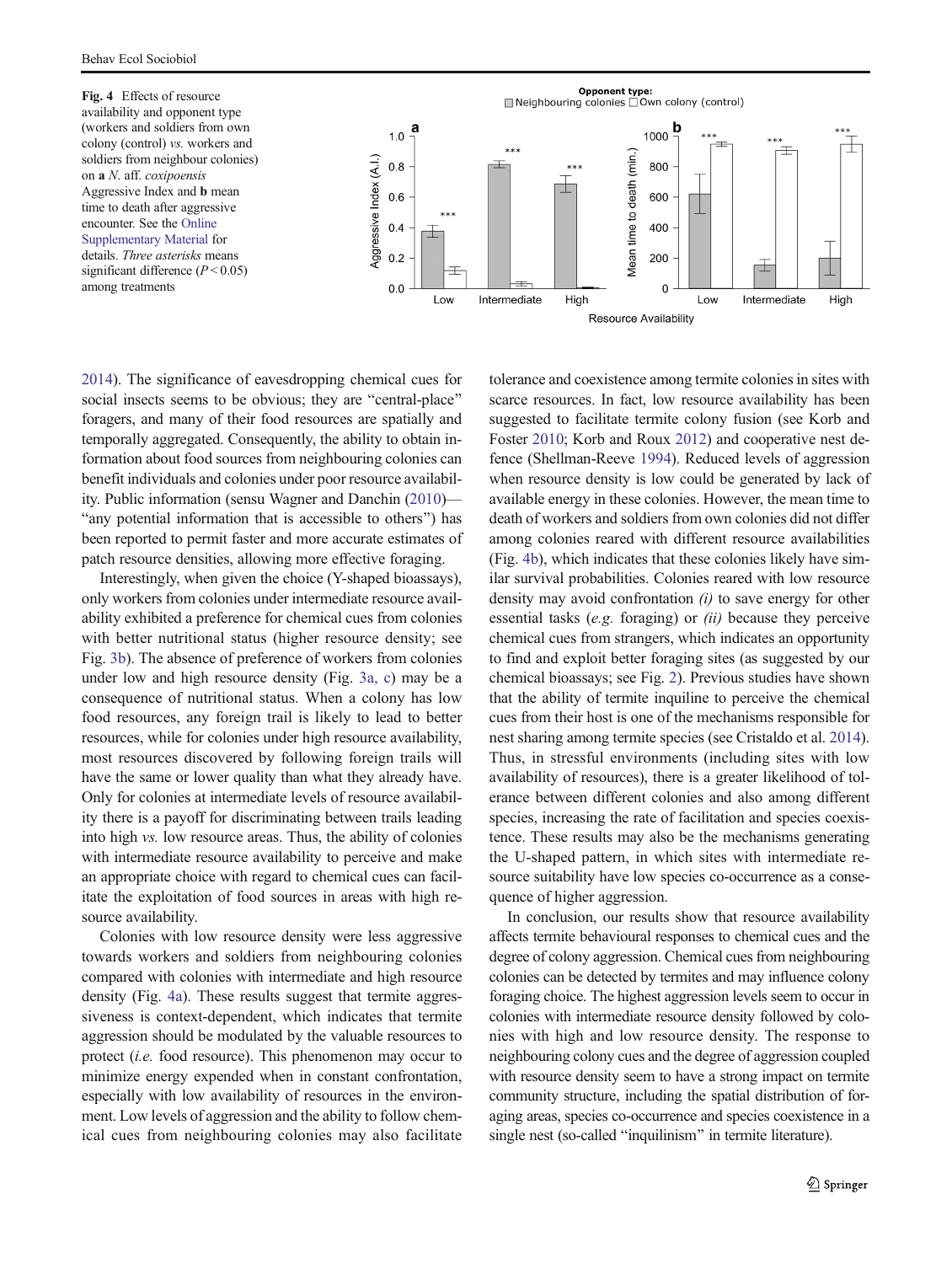<span id="page-7-0"></span>Acknowledgments We are grateful to Prof. Reginaldo Constantino (UnB) for species identification and to the staff reserves (REBIO/ ICMBio) for logistic support. The Brazilian National Research Council (CNPq) support A.P.A.A (484823/2013-2), P.F.C, is supported by CNPq/ FAPITEC-SE (302246/2014-2), and ODS holds a CNPq Fellowship (305736/2013-2). The others co-authors were supported by CAPES or CNPq grants.

Compliance with ethical standards The permit for termite sampling was provided by ICMBio/IBAMA (no. 47652-1). No specific permits were required for the described laboratory studies, which have been carried out using a species that is neither endangered nor protected.

# References

- Adams ES (1990) Interaction between the ants Zacryptocerus maculatus and Azteca trigona: interspecific parasitization of information. Biotropica 22:200–206
- Adams ES, Levings SC (1987) Territory size and population limits in mangrove termites. Br Ecol Soc 56:1069–1081
- Almeida CS, Cristaldo PF, Florencio DF et al (2016) Combined foraging strategies and soldier behaviour in Nasutitermes aff. coxipoensis (Blattodea: Termitoidea: Termitidae). Behav Process 126:76–81
- Araújo APA (2009). Regulation of foraging areas and structuring of termite communities. PhD Thesis (Entomology), Federal University of Viçosa, Brazil.
- Bélisle M (2005) Measuring landscape connectivity: the challenge of special feature. Ecology 86:1988–1995
- Binz H, Foitzik S, Staab F, Menzel F (2014) The chemistry of competition: exploitation of heterospecific cues depends on the dominance rank in the community. Anim Behav 94:45–53. doi[:10.1016/j.](http://dx.doi.org/10.1016/j.anbehav.2014.05.024) [anbehav.2014.05.024](http://dx.doi.org/10.1016/j.anbehav.2014.05.024)
- Bland JM, Osbrink WLA, Cornelius ML et al (2001) Solid-phase microextraction for the detection of termite cuticular hydrocarbons. J Chromatogr 932:119–127
- Boogert NJ, Hofstede FE, Monge IA (2006) The use of food source scent marks by the stingless bee Trigona corvina (Hymenoptera: Apidae): the importance of the depositor's identity. Apidologie 37:366–375. doi:[10.1051/apido](http://dx.doi.org/10.1051/apido)

Crawley MJ (2007) The R Book. Wiley, Chichester, 942 pp

- Cristaldo PF, Desouza O, Krasulova J et al (2014) Mutual use of trailfollowing chemical cues by a termite host and its inquiline. Plos One 9:e85315. doi:[10.1371/journal.pone.0085315](http://dx.doi.org/10.1371/journal.pone.0085315)
- DeSouza O, Araújo APA, Reis-Jr R (2009) Trophic controls delaying foraging by termites: reasons for the ground being brown? Bull Entomol Res 99:603–609. doi[:10.1017/S000748530900666X](http://dx.doi.org/10.1017/S000748530900666X)
- Eltz T, Brühl CA, van der Kaars S, Linsenmair KE (2002) Determinants of stingless bee nest density in lowland dipterocarp forests of Sabah, Malaysia. Oecologia 131:27–34. doi[:10.1007/s00442-001-0848-6](http://dx.doi.org/10.1007/s00442-001-0848-6)
- Evans TA, Inta R, Lai JCS et al (2009) Termites eavesdrop to avoid competitors. Proc R Soc B 276:4035–4041. doi[:10.1098/rspb.](http://dx.doi.org/10.1098/rspb.2009.1147) [2009.1147](http://dx.doi.org/10.1098/rspb.2009.1147)
- Fisher J (1954) Evolution and bird sociality. In: Huxley J, Hardy AC, Ford EB (eds) Evolution as a process. Allen and Unwin, London, pp 71–83
- Florane CB, Bland JM, Husseneder C, Raina AK (2004) Diet-mediated inter-colonial aggression in the Formosan subterranean termite Coptotermes formosanus. J Chem Ecol 30:2559–2574
- Gabor CR, Jaeger RG (1995) Resource quality affects the agonistic behaviour of territorial salamanders. Anim Behav 49:71–79
- Grover CD, Kay AD, Monson JA, et al (2007) Linking nutrition and behavioural dominance: carbohydrate scarcity limits aggression

and activity in Argentine ants. Proc R Soc B 2951–2957. doi: [10.](http://dx.doi.org/10.1098/rspb.2007.1065) [1098/rspb.2007.1065](http://dx.doi.org/10.1098/rspb.2007.1065).

- Hangartner W (1970) Control of pheromone quantity in odour trails of the ant Acanthomyops interjectus MAYR. Experientia 26:664–665
- Hartke TR, Baer B (2011) The mating biology of termites: a comparative review. Anim Behav 82:927–936. doi[:10.1016/j.anbehav.2011.07.](http://dx.doi.org/10.1016/j.anbehav.2011.07.022) [022](http://dx.doi.org/10.1016/j.anbehav.2011.07.022)
- Jarau S (2009) Chemical communication during food exploitation in stingless bees. In: Jarau S, Hrncir M (eds) Food exploitation by social insects: ecological. Behavioral and theoretical approaches. CRC Spress, Boca Raton, pp 223–249
- Kaib M, Franke S, Francke W, Brandl R (2002) Cuticular hydrocarbons in a termite: phenotypes and a neighbour  $\pm$  stranger effect. Physiol Entomol 27:189–198
- Kaib M, Jmhasly P, Wilfert L et al (2004) Cuticular hydrocarbons and aggression in the termite Macrotermes subhyalinus. J Chem Ecol 30:365–385
- Korb J, Foster KR (2010) Ecological competition favours cooperation in termite societies. Ecol Lett 13:754–760. doi:[10.1111/j.1461-0248.](http://dx.doi.org/10.1111/j.1461-0248.2010.01471.x) [2010.01471.x](http://dx.doi.org/10.1111/j.1461-0248.2010.01471.x)
- Korb J, Linsenmair KE (1998) The effects of temperature on the architecture and distribution of Macrotermes bellicosus (Isoptera, Macrotermitinae) mounds in different habitats of a West African Guinea savanna. Insect Soc 45:51–65
- Korb J, Roux EA (2012) Why join a neighbour: fitness consequences of colony fusions in termites. J Evol Biol 1–10. doi: [10.1111/j.1420-](http://dx.doi.org/10.1111/j.1420-9101.2012.02617.x) [9101.2012.02617.x](http://dx.doi.org/10.1111/j.1420-9101.2012.02617.x).
- Liang D, Silverman J (2000) "You are what you eat": diet modifies cuticular hydrocarbons and nestmate recognition in the Argentine ant, Linepithema humile. Naturwissenschaften 87:412–416
- Liang D, Blomquist GJ, Silverman J (2001) Hydrocarbon-released nestmate aggression in the Argentine ant, Linepithema humile, following encounters with insect prey. Comp Biochem Physiol B 129: 871–882. doi[:10.1016/S1096-4959\(01\)00404-3](http://dx.doi.org/10.1016/S1096-4959(01)00404-3)
- Lichtenberg EM, Hrncir M, Turatti IC, Nieh JC (2011) Olfactory eavesdropping between two competing stingless bee species. Behav Ecol Sociobiol 65:763–774. doi[:10.1007/s00265-010-1080-](http://dx.doi.org/10.1007/s00265-010-1080-3) [3](http://dx.doi.org/10.1007/s00265-010-1080-3)
- Menzel F, Pokorny T, Blüthgen N, Schmitt T (2010) Trail-sharing among tropical ants: interspecific use of trail pheromones? Ecol Entomol 35:495–503. doi[:10.1111/j.1365-2311.2010.01206.x](http://dx.doi.org/10.1111/j.1365-2311.2010.01206.x)
- Molet M, Chittka L, Stelzer RJ et al (2008) Colony nutritional status modulates worker responses to foraging recruitment pheromone in the bumblebee Bombus terrestris. Behav Ecol Sociobiol 62:1919-1926. doi:[10.1007/s00265-008-0623-3](http://dx.doi.org/10.1007/s00265-008-0623-3)
- Peake TM (2005) Eavesdropping in communication networks. In: Animal Communication Networks. pp 13–35.
- R Development Core Team (2015) R: a language and environment for statistical computing. R Foundation for Statistical Computing Vienna, Austria
- SEPLAN/SUPES (2009) Sergipe em dados. Aracaju: v.10 il. IOP Publishing PhysicWeb. [http://www.seplag.se.gov.br/attachments/](http://www.seplag.se.gov.br/attachments/article/1385/sergipe_em_dados_2009.pdf) [article/1385/sergipe\\_em\\_dados\\_2009.pdf](http://www.seplag.se.gov.br/attachments/article/1385/sergipe_em_dados_2009.pdf). Acessed 15 december 2014
- Shellman-Reeve JS (1994) Limited nutrients in a dampwood termite: nest preference, competition and cooperative nest defence. J Anim Ecol 63:921–932. doi[:10.2307/5269](http://dx.doi.org/10.2307/5269)
- Sorvari J, Hakkarainen H (2004) Habitat-related aggressive behaviour between neighbouring colonies of the polydomous wood ant Formica aquilonia. Anim Behav 67:151–153. doi:[10.1016/j.](http://dx.doi.org/10.1016/j.anbehav.2003.03.009) [anbehav.2003.03.009](http://dx.doi.org/10.1016/j.anbehav.2003.03.009)
- Sorvari J, Pascal T, Stefano T et al (2008) Food resources, chemical signalling, and nest mate recognition in the ant Formica aquilonia. Behav Ecol. doi[:10.1093/beheco/arm160](http://dx.doi.org/10.1093/beheco/arm160)
- Toth AL, Kantarovich S, Meisel AF, Robinson GE (2005) Nutritional status influences socially regulated ontogeny in honey bees